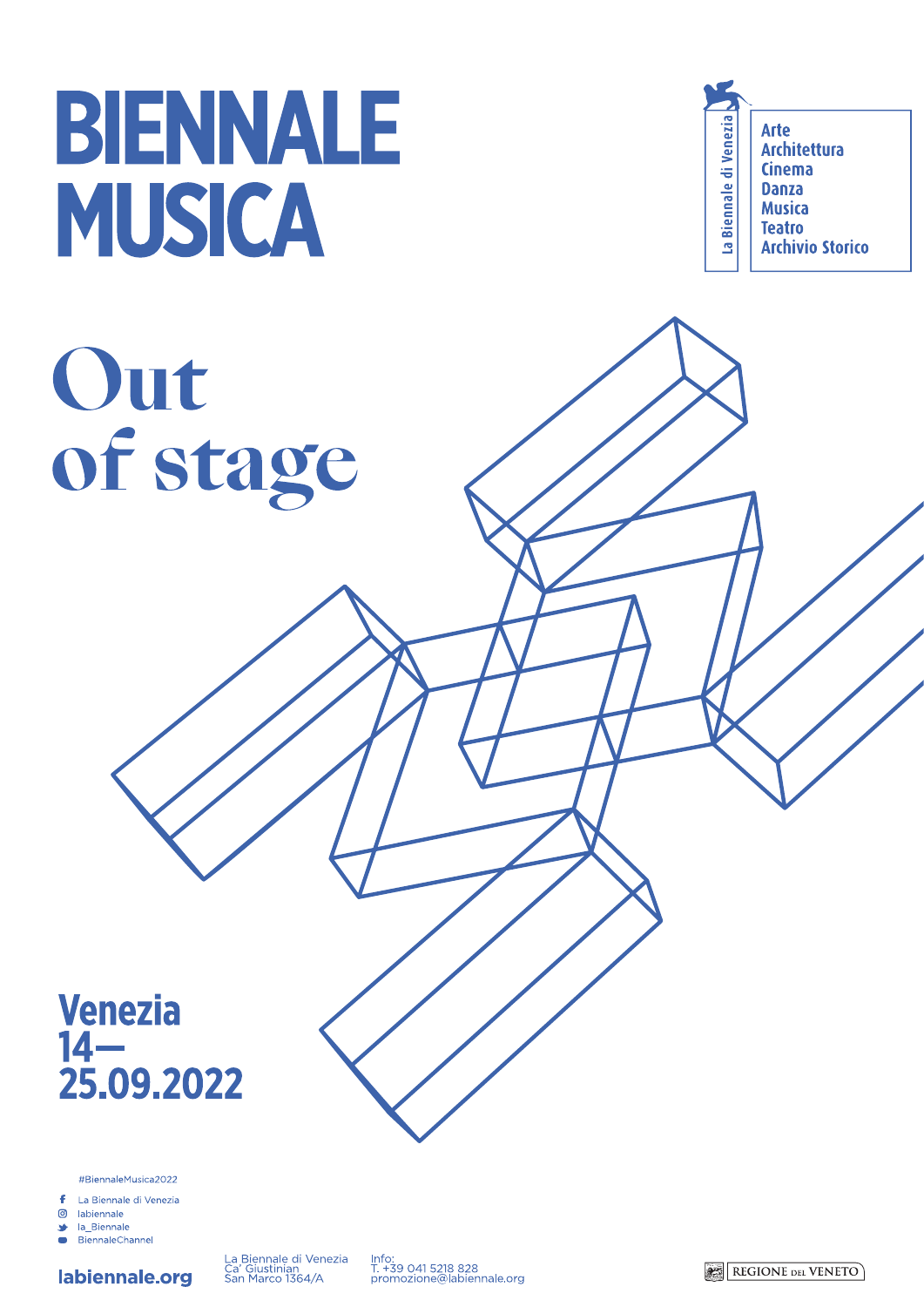Lucia Ronchetti

**WEDNESDAY** 14.09.2022 8.00 PM Teatro La Fenice INSTRUMENTAL THEATRE **GIORGIO BATTISTELLI** JULES VERNE, 1984-85 (60') \*\*\* Immaginazione in forma di spettacolo for percussion trio, three voices, trumpet and piano Libretto by Giorgio Battistelli Ars Ludi Gianluca Ruggeri, Antonio Caggiano, Rodolfo Rossi Angelo Linzalata, set/ligh design Giorgio Battistelli, stage director CIMM - Centro di Informatica Musicale Multimediale della Biennale di Venezia Thierry Coduys, sound engineer Production La Biennale di Venezia In collaboration with Fondazione Teatro La Fenice

## **THURSDAY**

15.09.2022 12.00 PM Ca' Giustinian – Sala delle Colonne Award Ceremony Golden Lion for Lifetime Achievement **GIORGIO BATTISTELLI**

12.30 Helga de la Motte in dialogue with Giorgio Battistelli (30')

#### 5.00 PM

Arsenale – Sala d'Armi A SOUND INSTALLATION BIENNALE COLLEGE MUSICA **COMPOSER PAUL HAUPTMEIER**

DIAPHANOUS SOUND, 2022 (30') \*\*\* Augmented reality sound installation Production La Biennale di Venezia, CIMM - Centro di Informatica Musicale Multimediale della Biennale di Venezia 15>25.09.2022

8.00 PM Arsenale – Teatro alle Tese (III) EXPERIMENTAL MUSIC THEATRE **ONDŘEJ ADÁMEK RINO MURAKAMI** REACHING OUT, 2022 (55') \*

moving voices

#### **ONDŘEJ ADÁMEK**

KNOCK EARTH STONE DUST (20') based on *Man Time Stone Time*  for six singers, two percussionists, two dancers Lyrics by Sjón (Sigurjón Birgir Sigurðsson) **RINO MURAKAMI** SALMON CROSSING (15') for six singers, two percussionists, two dancers Text after *Sake no Uta (Salmon Song)* by Keiko Oguro **ONDŘEJ ADÁMEK** SCHLAFEN GUT. WARM (20') new version for six singers, two performers, two dancers Ondřej Adámek, Eric Oberdorff, concept and staging Jean-Gabriel Valot, light design Marie Hoffmann, production Ensemble N.E.S.E.V.E.N. (Never Ending Searching for Exact Vocal Expression and Nuances) Olga Siemieńczuk, Shigeko Hata, Landy Andriamboavonjy, Nicolas Simeha, Steve Zheng, Paul-Alexandre Dubois, voice, objects and movement Compagnie Humaine Cécile Robin Prévallée, Luc Bérnad, movement, objects Jeanne Larrouturou, Miguel Angel Garcia Martin, instruments, objects and movement Coproduction La Biennale di Venezia, GMEM (Groupe de Musique Expérimental de Marseille)-Centre national de création musicale

#### 10.30 PM

Ca' Giustinian – Sala delle Colonne RADIO LIVE Rai Radio3 – Il teatro di Radio3 BIENNALE COLLEGE MUSICA **COMPOSER** 

#### **GEMMA RAGUÉS**

VERITÀ A VENEZIA, 2022 (50') \*\*\* performative radio composition Gemma Ragués, vocal and experimental performance Production La Biennale di Venezia, CIMM - Centro di Informatica Musicale Multimediale della Biennale di Venezia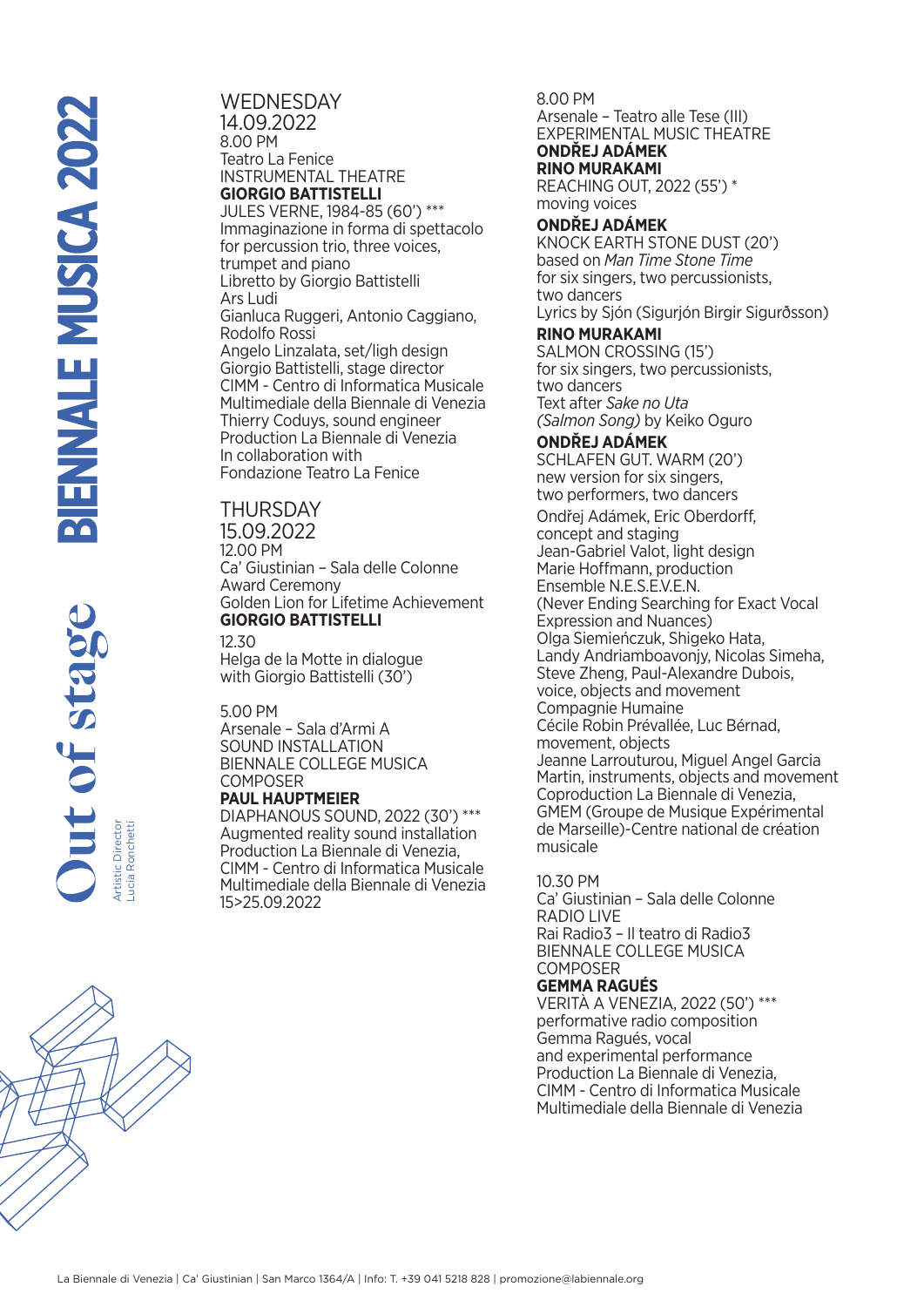FRIDAY 16.09.2022 11.00 AM Ca' Giustinian – Sala delle Colonne LECTURE NEW MUSIC THEATRE YESTERDAY, TODAY AND TOMORROW (50') Laura Berman, General Manager and Artistic Director Staatsoper Hannover

#### 7.00 PM Teatro Piccolo Arsenale EXPERIMENTAL MUSIC THEATRE **SIMON STEEN-ANDERSEN** THE RETURN

(a.k.a. Run Time Error @ Venice feat. Monteverdi), 2022 (60') \*\*\* Music theatre for three singers, baroque ensemble, objects and video based upon *Il ritorno di Ulisse in patria* by Claudio Monteverdi Text by Giacomo Badoaro Giulia Bolcato, soprano Anicio Zorzi Giustiniani, tenor Davide Giangregorio, bass-baritone VenEthos Ensemble Fabiano Martignago, Anna Chiara Mondin, recorder Giacomo Catana, Mauro Spinazzè, violins Francesco Lovato, viola Leonardo Galligioni, doublebass Simone Vallerotonda, thiorbo Alberto Busettini, cembalo (also regal) Massimo Raccanelli, cello and conductor Simon Steen-Andersen, concept, staging, mic- and joystick performer Peter Tinning, camera performer Ellen Rosand and Stefano Nardelli, video interviews Commission La Biennale di Venezia Production La Biennale di Venezia Thanks to VELA S.p.a e Comune di Venezia, Venice Film Commission for collaboration during shooting in February

9.00 PM Teatro del Parco – Mestre EXPERIMENTAL PERFORMANCE **KLEIN**  Performance for voice

and electronics (30') \*\*\*

# **DANIELE CARCASSI, X. LEE**

PARALLAX (30') \*\*\* Experimental performance CIMM - Centro di Informatica Musicale Multimediale della Biennale di Venezia Production La Biennale di Venezia In collaboration with Settore Cultura Comune di Venezia

**SATURDAY** 17.09.2022 9.00 AM Ca' Giustinian – Sala delle Colonne RADIO LIVE Music Lessons RAI RADIO 3 Giovanni Bietti, presentation **FRANCESCO CAVALLI**  IL GIASONE

Teatro San Cassian, 1649 (30')

#### 12.00 PM

Ca' Giustinian – Sala delle Colonne Award Ceremony Silver Lion

#### **ARS LUDI**

12.30 PM

Guido Barbieri in dialogue with Ars Ludi (30')

### 6.00 PM

Teatro Piccolo Arsenale EXPERIMENTAL MUSIC THEATRE **SIMON STEEN-ANDERSEN** THE RETURN (a.k.a. Run Time Error @ Venice

feat. Monteverdi), 2022 (60')

8.00 PM Fondazione Giorgio Cini – Lo Squero INSTRUMENTAL THEATRE BIENNALE COLLEGE MUSICA PERFORMER Hosted by Tom Service (BBC Radio3)

**FRANÇOIS SARHAN** SITUATION 4 – VICE VERSA for two performers, 2010 (4') Kathryn Vetter, Dafne Paris, performers

# **GEORGES APERGHIS**

GRAFFITIS, 1981 (20') for a percussionist Federico Tramontana, percussion SIX TOURBILLONS, 1989 (12') for female voice Esther-Elisabeth Rispens, soprano TRYPTIQUE – FIDÉLITÉ (PART III), 1982 (16') for harp Dafne Paris, harp SEPT CRIMES DE L'AMOUR – FOR A MOVIE BY MICHEL FANO, 1979 (12') for soprano, clarinet and percussion Esther-Elisabeth Rispens, soprano Kathryn Vetter, clarinet Federico Tramontana, percussion

# **CAROLA BAUCKHOLT**

HIRN & EI (fragments of the score), 2010 (4') for four performers Dafne Paris, Esther-Elisabeth Rispens, Kathryn Vetter, Federico Tramontana Production La Biennale di Venezia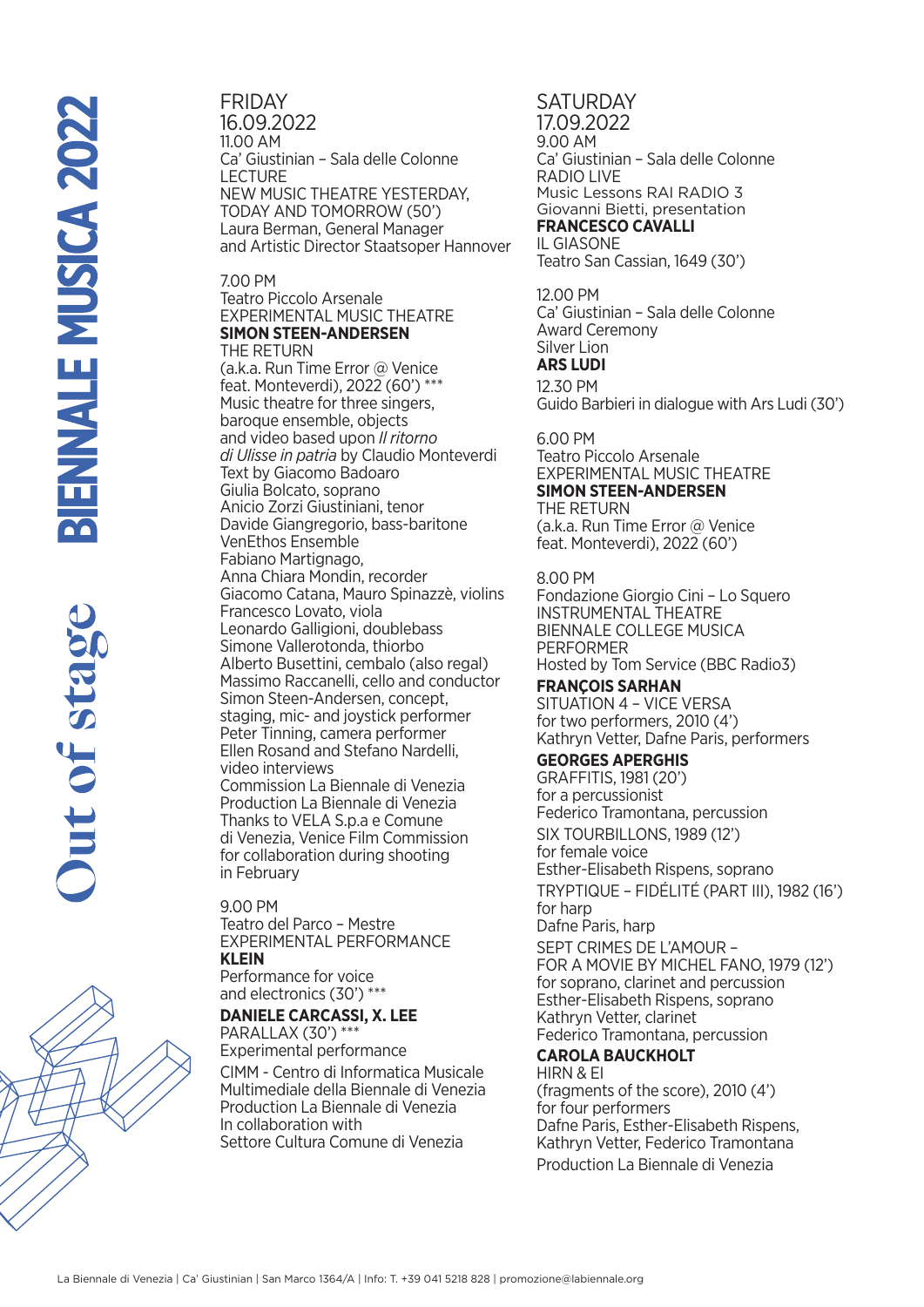**SUNDAY** 18.09.2022 9.00 AM Ca' Giustinian – Sala delle Colonne RADIO LIVE Music Lessons RAI RADIO 3 Giovanni Bietti, presentation **ANTONIO VIVALDI** ORLANDO Teatro dell'Angelo, 1727 (30')

11.00 AM Conservatorio "Benedetto Marcello" Sala dei concerti LECTURE (50') Paul Hauptmeier

4.00 PM Biblioteca Marciana – Salone Sansoviniano PERFORMATIVE LECTURE "Ad immitatione delle passioni" (30') "Canto" and "declamato" between Florence and Venice in early XVII Century Texts by Claudio Monteverdi and Giulio Caccini Paolo Da Col, lecture and vocal performance

#### INSTRUMENTAL THEATRE **MEHDI JALALI**

UNFOLDING \*\*\*

Praying ritual for solo tanbur Improvisation on maqâm by Khan-Amiri, Sahari, Chupi-Razbaari, Savar-Savar and Jelo-Shahi RAGHS-E-SAMA from KHAT-E-SEVOM, 2016 Mehdi Jalali, tanbur

#### 8.00 PM

Arsenale – Tese dei Soppalchi INSTRUMENTAL THEATRE Hosted by Tom service (BBC Radio3) **MAURICIO KAGEL** DRESSUR, 1977 (30') percussion trio for wooden instruments

Ars Ludi Gianluca Ruggeri, Antonio Caggiano, Rodolfo Rossi

#### **GIORGIO BATTISTELLI**

ORAZI E CURIAZI, 1996 (13') for two percussionists Ars Ludi Gianluca Ruggeri, Antonio Caggiano

#### **MONDAY** 19.09.2022 11.00 AM Conservatorio "Benedetto Marcello" Sala dei concerti LECTURE THE FIRST EXPERIMENTAL MUSIC THEATER: VENETIAN OPERA (50') Ellen Rosand, Yale University

#### 8.00 PM Teatro Goldoni EXPERIMENTAL MUSIC THEATRE **MICHEL VAN DER AA** THE BOOK OF WATER, 2022 (70') \*\*\* music theatre for actor, string quartet and film based upon *Der Mensch erscheint im Holozän* by Max Frisch adapted by Michel van der Aa Geiser young (live), Samuel West Geiser elderly (film), Timothy West Corinne (soprano, film), Mary Bevan String Quartet Ensemble Modern Jagdish Mistry, Giorgos Panagiotidis, violins Megumi Kasakawa, viola Eva Böcker, cello Michael van der Aa, composition, stage director and script Madelon Kooijman, dramaturgy Bart van den Heuvel, light design Djoere de Jong, production Martijn van Nunen, Siemen van der Werf, technical production Norbert Ommer, sound director (Ensemble Modern) Commission La Biennale di Venezia, Ensemble Modern, Amsterdam Sinfonietta, Muziekgebouw Amsterdam Coproduction La Biennale di Venezia, doubleAFoundation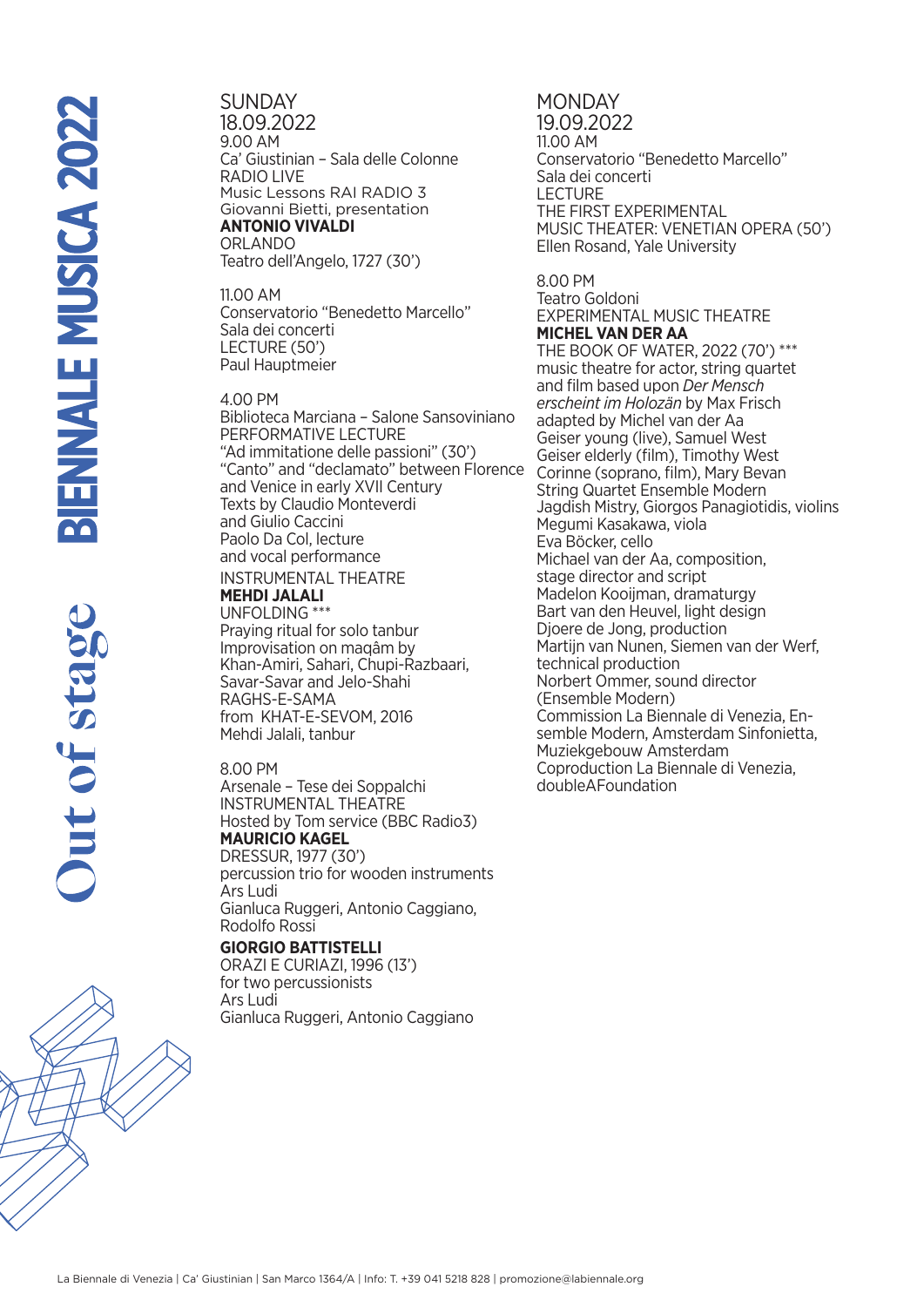**TUESDAY** 20.09.2022 11.00 AM Conservatorio "Benedetto Marcello" Sala dei concerti LECTURE (50') Michel van der Aa

6.00 PM Ca' Giustinian – Sala delle Colonne CHORAL MUSIC THEATRE NATIVE AMERICAN INSPIRATIONS \*\*\* A music drama in voice

**BRENT MICHAEL DAVIDS** MOHICAN SOUP, 1997 NIGHT CHANT, 1996 CITY OF WATER, 2022 Commission Shenandoah Conservatory

**RUSSELL WALLACE** JOURNEY, 2002, revised 2021

**LOUIS BALLARD** MOHAVE BIRD DANCE SONGS, arr. 2003

**DAWN leriho:kwats AVERY**  TEIONKHIYÀ:TATON, 2022 **JENNIFER STEVENS** BEGINNING OF TIME, 2022

Vocal Ensemble Students of Shenandoah Conservatory & Shenandoah University Matt Oltman, conductor Ella Marchment, director Coproduction La Biennale di Venezia, Sala 1 – Centro Internazionale d'Arte Contemporanea, Shenandoah Conservatory

9.00 PM

Teatro del Parco – Mestre EXPERIMENTAL PERFORMANCE **YVETTE JANINE JACKSON** LEFT BEHIND (60') \*\*\* A radio opera Radio Opera Workshop Ensemble Malesha Jessie Taylor, voice Joy Guidry, bassoon

Amy Cimini, viola Judith Hamann, cello Tommy Babin, double bass Yvette Janine Jackson, electronics In collaboration with Settore Cultura Comune di Venezia

**WEDNESDAY** 21.09.2022 11.00 AM Conservatorio "Benedetto Marcello" Sala dei concerti LECTURE (50') Yvette Janine Jackson

9.00 PM Basilica di San Marco SACRED REPRESENTATION **HELENA TULVE** VISIONS, 2022 (50') \*\*\* for vocal ensemble, "cori spezzati" and multiple instrumental ensembles Text by Helena Tulve after fragments of sacred representation found by Giulio Cattin in Santa Maria della Fava in 1994, and the Gospel of Mary Magdalene Vox Clamantis Jaan-Eik Tulve, conductor Cappella Marciana Marco Gemmani, conductor Marco Ambrosini, Angela Ambrosini, nyckelharpa Anna-Liisa Eller, kannel, percussion Ensemble barocco del Conservatorio "Benedetto Marcello" di Venezia Francesco Erle, conductor Marius Peterson, stage director Commission La Biennale di Venezia Production La Biennale di Venezia In collaboration with Basilica e Procuratoria di San Marco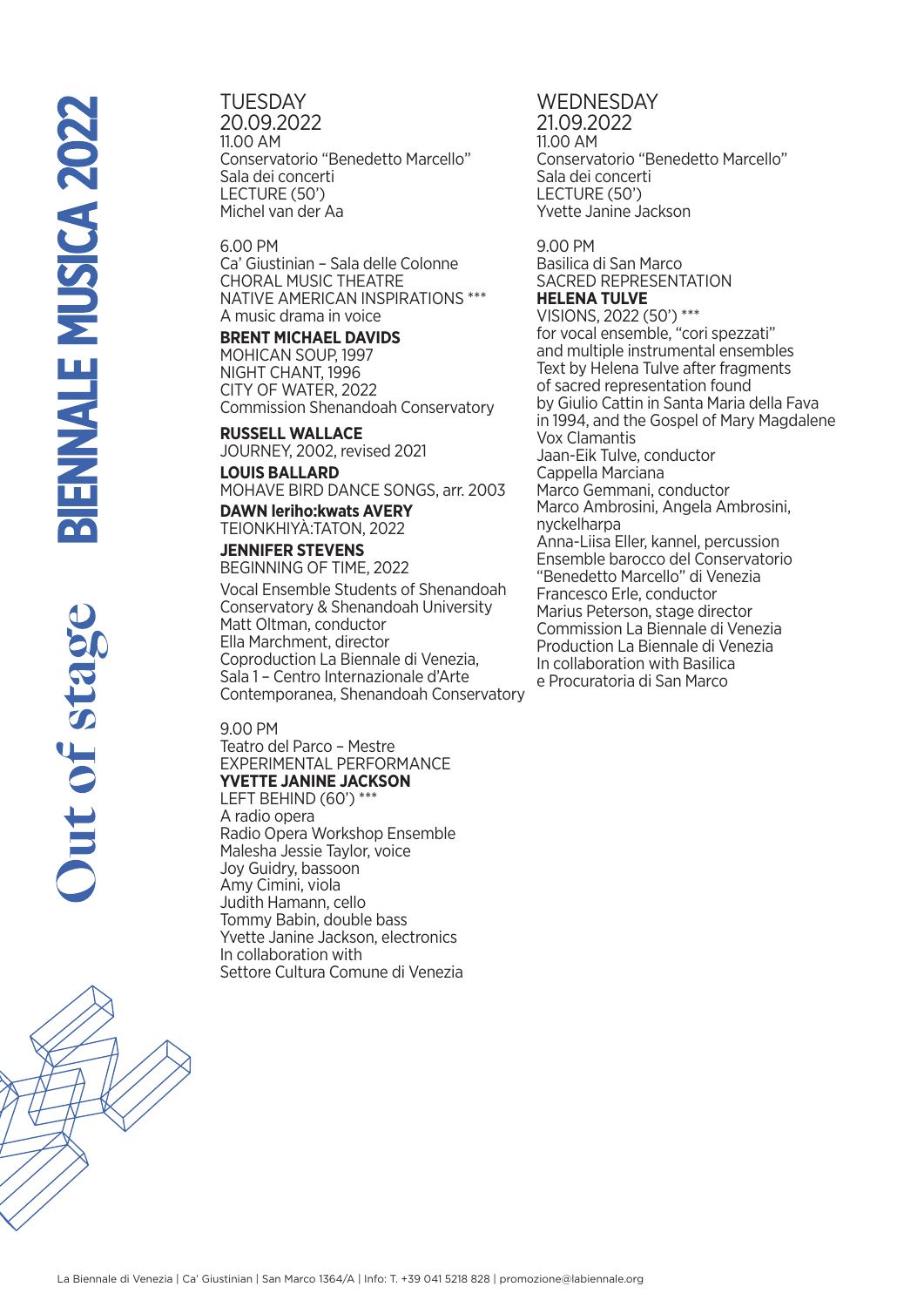THURSDAY 22.09.2022 10.00 AM > 12.00 PM Palazzo Giustinian Lolin – Sala Biblioteca **ROUND TABLE**  GIULIO CATTIN'S CRITICAL RECON-STRUCTION OF THE 14TH-CENTURY LITURGICAL DRAMAS IN SANTA MARIA DELLA FAVA AND HELENA TULVE'S NEW COMPOSITIONAL TREATMENT Helena Tulve (Estonian Academy of Music and Theatre), Roberto Calabretto (Fondazione Ugo e Olga Levi, Università di Udine), Antonio Lovato (Università di Padova), Francesco Erle (Conservatorio "Benedetto Marcello" di Venezia) in collaboration with Fondazione Ugo e Olga Levi 4.00, 6.00 AM

Arsenale – Sala d'Armi E PERFORMATIVE SOUND INSTALLATION **ALEXANDER SCHUBERT** SLEEP LABORATORY, 2022 (50') \* Performative Installation for musicians/performers and VR/360 Video United Instruments of Lucilin Sophie Deshayes, flute Winnie Cheng, violin Danielle Hennicot, viola Ingrid Schoenlaub, cello Pascal Meyer, piano Guy Frisch, percussions WE ARE VISUAL Marc Einsiedel, Felix Jung, set Multimedia Kontor Hamburg (MMKH) Leonhard Onken Menke, Sebastian Olariu, VR, 360 Video Tobias Johannes Pfeil, co-development and artistic collaboration Felina Levits, costumes Jonathan Harth, scientific adviser Alexander Schubert, concept, stage director for electronics and video Coproduction La Biennale di Venezia, ACHT BRÜCKEN-Musik für Köln, Philharmonie Luxemburg (rainy days festival), United Instruments of Lucilin 22.09 > 25.09.2022 12.00, 2.00, 4.00, 6.00 PM

8.00 PM

Arsenale – Teatro alle Tese (II) EXPERIMENTAL MUSIC THEATRE **PAOLO BUONVINO** ÇIATU, 2022 (50') \*\*\* for vocalists, disklaviers, ensemble, recorded voices and live electronics Text by Paolo Buonvino based on literary and documentary fragments about the concept of breath in Sicily PMCE - Parco della Musica Contemporanea Ensemble Manuel Zurria, flute

Paolo Ravaglia, clarinet Francesco Peverini, Filippo Fattorini, violins Luca Sanzò, viola Anna Armatys, cello Massimo Ceccarelli, doublebass Flavio Tanzi, percussion Paolo Buonvino, Yamaha C7X EN Disklavier Yamaha Disklavier D U1 EN Tonino Battista, conductor Thierry Coduys, Paolo Buonvino, Tommaso Cancellieri, sound design and live electronics Marco Lucarelli, light project Antonello Pocetti, stage director Commission La Biennale di venezia Production La Biennale di Venezia

### **FRIDAY**

23.09.2022 11.00 AM Conservatorio "Benedetto Marcello" Sala dei concerti LECTURE (50') Ondřej Adámek

4.00, 4.30, 5.00, 5.30 PM Arsenale – Teatro alle Tese (II) SOUND INSTALLATION **PAOLO BUONVINO** ÇIATU (30') \*\*\* Sound Installation

Marco Lucarelli, light project Antonello Pocetti, mise en espace Production La Biennale di Venezia

8.00 PM

Arsenale – Tese dei Soppalchi EXPERIMENTAL PERFORMANCE BIENNALE COLLEGE MUSICA - PERFORMER **TANIA CORTÉS**

R I Z O M A, 2022 (30') \*\*\* Tania Cortés, performer

**JACOPO CENNI**

HUNT, 2022 (30') \*\*\* sound theatre for electronics and incandescent light bulbs Jacopo Cenni, performer Production La Biennale di Venezia, CIMM - Centro di Informatica Musicale Multimediale della Biennale di Venezia

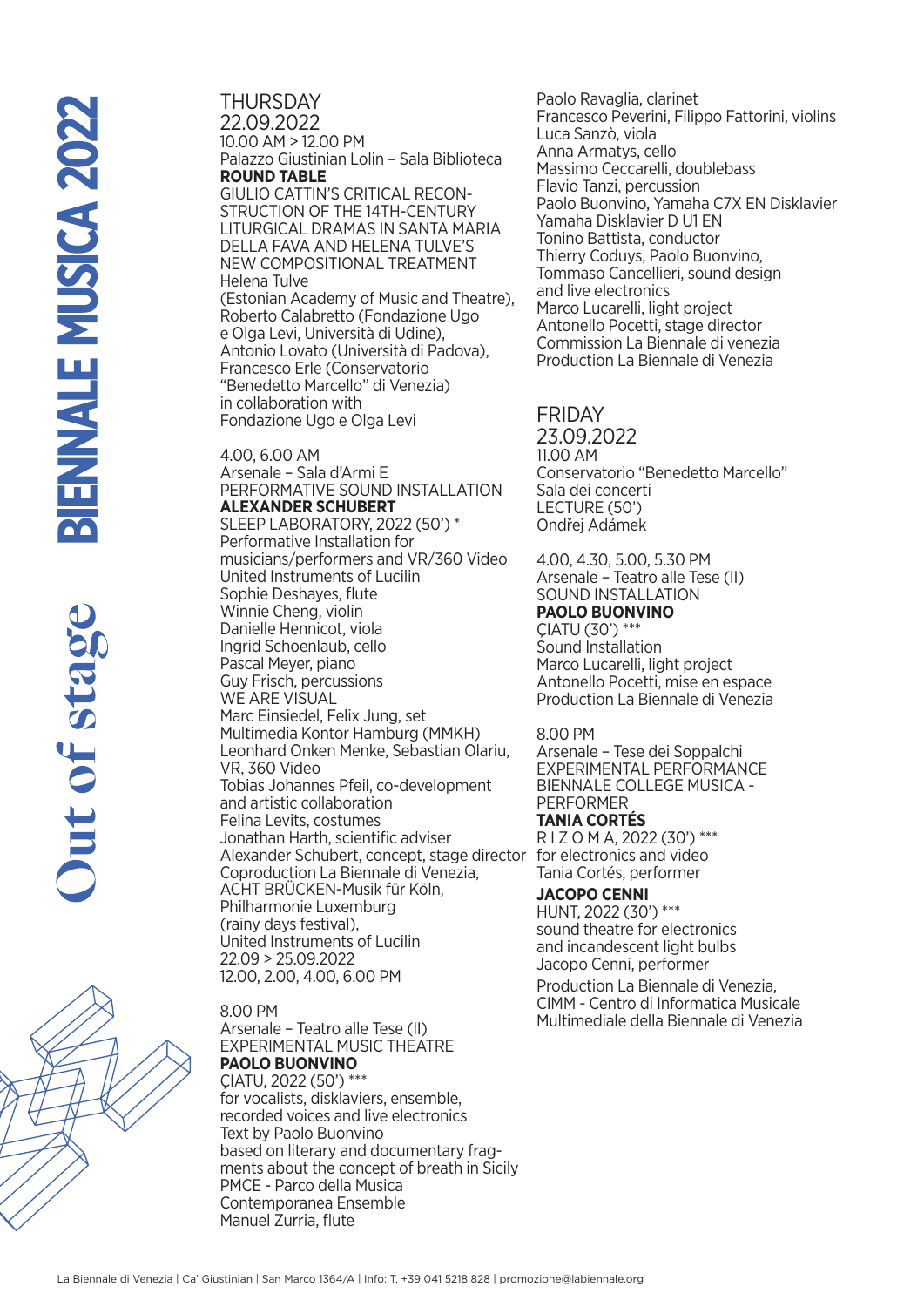**SATURDAY** 24.09.2022 9.00 AM Ca' Giustinian – Sala delle Colonne RADIO LIVE Music Lessons RAI RADIO 3 Giovanni Bietti, presentation **BRUNO MADERNA HYPERION** Teatro La Fenice, 1964 (30')

11.00 AM Conservatorio "Benedetto Marcello" Sala dei concerti LECTURE (50') Paolo Buonvino

4.00, 4.30, 5.00, 5.30 PM Arsenale – Teatro alle Tese (II) SOUND INSTALLATION **PAOLO BUONVINO** ÇIATU (30') Sound Installation Marco Lucarelli, light project Antonello Pocetti, mise en espace Production La Biennale di Venezia

6.00 PM Teatro Piccolo Arsenale EXPERIMENTAL MUSIC THEATRE BIENNALE COLLEGE MUSICA - COMPOSER **TIMOTHY CAPE**

STILL DROWSY, 2022 (25') \*\*\* performative music theatre for voice, percussion trio, video and sound diffusion Text collated by Timothy Cape Esther-Elisabeth Rispens, soprano Ars Ludi Gianluca Ruggeri, Antonio Caggiano, Rodolfo Rossi

#### **DANIIL POSAZHENNIKOV**

RELICT, 2022 (35') \*\*\* linguistic mantram for voice, percussion trio and electronics Esther-Elisabeth Rispens, soprano Ars Ludi Gianluca Ruggeri, Antonio Caggiano, Rodolfo Rossi Daniil Posazhennikov, stage director Egor Zaytsev, dramaturgy

Production La Biennale di Venezia, CIMM - Centro di Informatica Musicale Multimediale della Biennale di Venezia 9.00 PM Scuola Grande di San Rocco

MADRIGALE RAPPRESENTATIVO **ANNELIES VAN PARYS**

NOTWEHR, 2022 (50') \*\*\* for two singers, vocal and instrumental ensemble based upon *Barca di Venetia per Padova - Dilettevoli Madrigali à cinque Voci* by Adriano Banchieri, 1605, 1623 Libretto by Gaea Schoeters Johanna Zimmer, soprano Els Mondelaers, mezzo-soprano VENETIAETERNA ensemble vocale Silvia Porcellini, soprano Elisabetta Cuman, mezzo-soprano Miranda Ying Quan, contralto Giacomo Schiavo, tenor Francisco Augusto Bois, bass Francesco Erle, conductor HERMESensemble Karin de Fleyt, flute Stijn Saveniers, cello Bram Fournier, trombone Gaetan La Mela, percussion Sjaron Minailo, mise en espace Commission La Biennale di Venezia Coproduction La Biennale di Venezia, Studio Minailo, HERMESensemble, Muziektheater Transparan With support of the Flemish Government